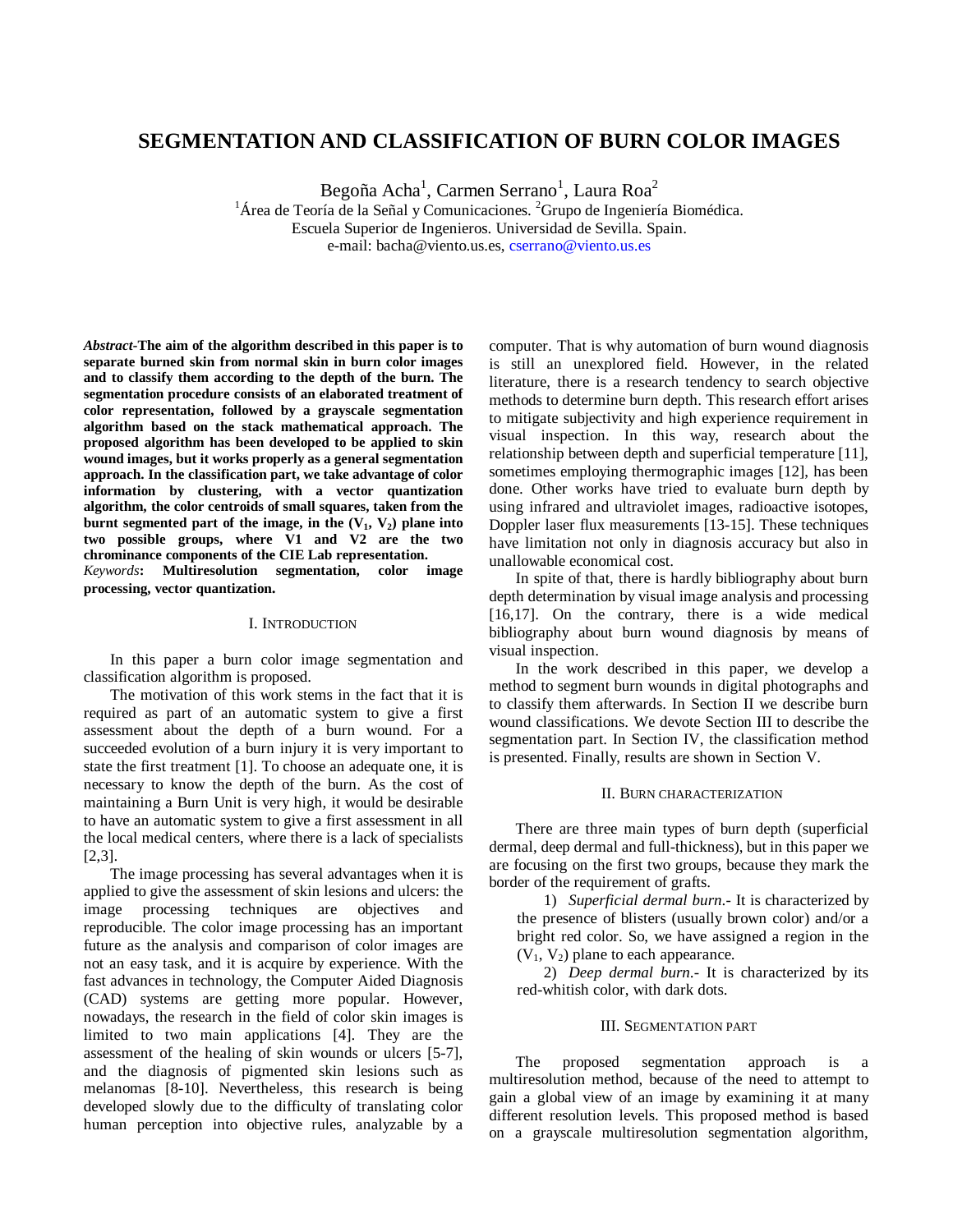| <b>Report Documentation Page</b>                                                                                                                                                                                                                                                            |                           |                                                    |  |  |
|---------------------------------------------------------------------------------------------------------------------------------------------------------------------------------------------------------------------------------------------------------------------------------------------|---------------------------|----------------------------------------------------|--|--|
| <b>Report Date</b><br>25 Oct 2001                                                                                                                                                                                                                                                           | <b>Report Type</b><br>N/A | Dates Covered (from to)                            |  |  |
| <b>Title and Subtitle</b><br>Segmentation and Classification of Burn Color Images                                                                                                                                                                                                           |                           | <b>Contract Number</b>                             |  |  |
|                                                                                                                                                                                                                                                                                             |                           | <b>Grant Number</b>                                |  |  |
|                                                                                                                                                                                                                                                                                             |                           | <b>Program Element Number</b>                      |  |  |
| Author(s)                                                                                                                                                                                                                                                                                   |                           | <b>Project Number</b>                              |  |  |
|                                                                                                                                                                                                                                                                                             |                           | <b>Task Number</b>                                 |  |  |
|                                                                                                                                                                                                                                                                                             |                           | <b>Work Unit Number</b>                            |  |  |
| Performing Organization Name(s) and Address(es)<br>Universidad de Sevilla Spain                                                                                                                                                                                                             |                           | <b>Performing Organization Report Number</b>       |  |  |
| <b>Sponsoring/Monitoring Agency Name(s) and Address(es)</b><br>US Army Research, Development & Standardization Group<br>(UK) PSC 802 Box 15 FPO AE 09499-1500                                                                                                                               |                           | <b>Sponsor/Monitor's Acronym(s)</b>                |  |  |
|                                                                                                                                                                                                                                                                                             |                           | <b>Sponsor/Monitor's Report Number(s)</b>          |  |  |
| <b>Distribution/Availability Statement</b><br>Approved for public release, distribution unlimited                                                                                                                                                                                           |                           |                                                    |  |  |
| <b>Supplementary Notes</b><br>Papers from 23rd Annual International Conference of the IEEE Engineering in Medicine and Biology Society, October<br>25-28, 2001, held in Istanbul, Turkey. See also ADM001351 for entire conference cd-rom., The original document<br>contains color images. |                           |                                                    |  |  |
| <b>Abstract</b>                                                                                                                                                                                                                                                                             |                           |                                                    |  |  |
| <b>Subject Terms</b>                                                                                                                                                                                                                                                                        |                           |                                                    |  |  |
| <b>Report Classification</b><br>unclassified                                                                                                                                                                                                                                                |                           | <b>Classification of this page</b><br>unclassified |  |  |
| <b>Classification of Abstract</b><br>unclassified                                                                                                                                                                                                                                           |                           | <b>Limitation of Abstract</b><br>UU                |  |  |
| <b>Number of Pages</b><br>$\overline{4}$                                                                                                                                                                                                                                                    |                           |                                                    |  |  |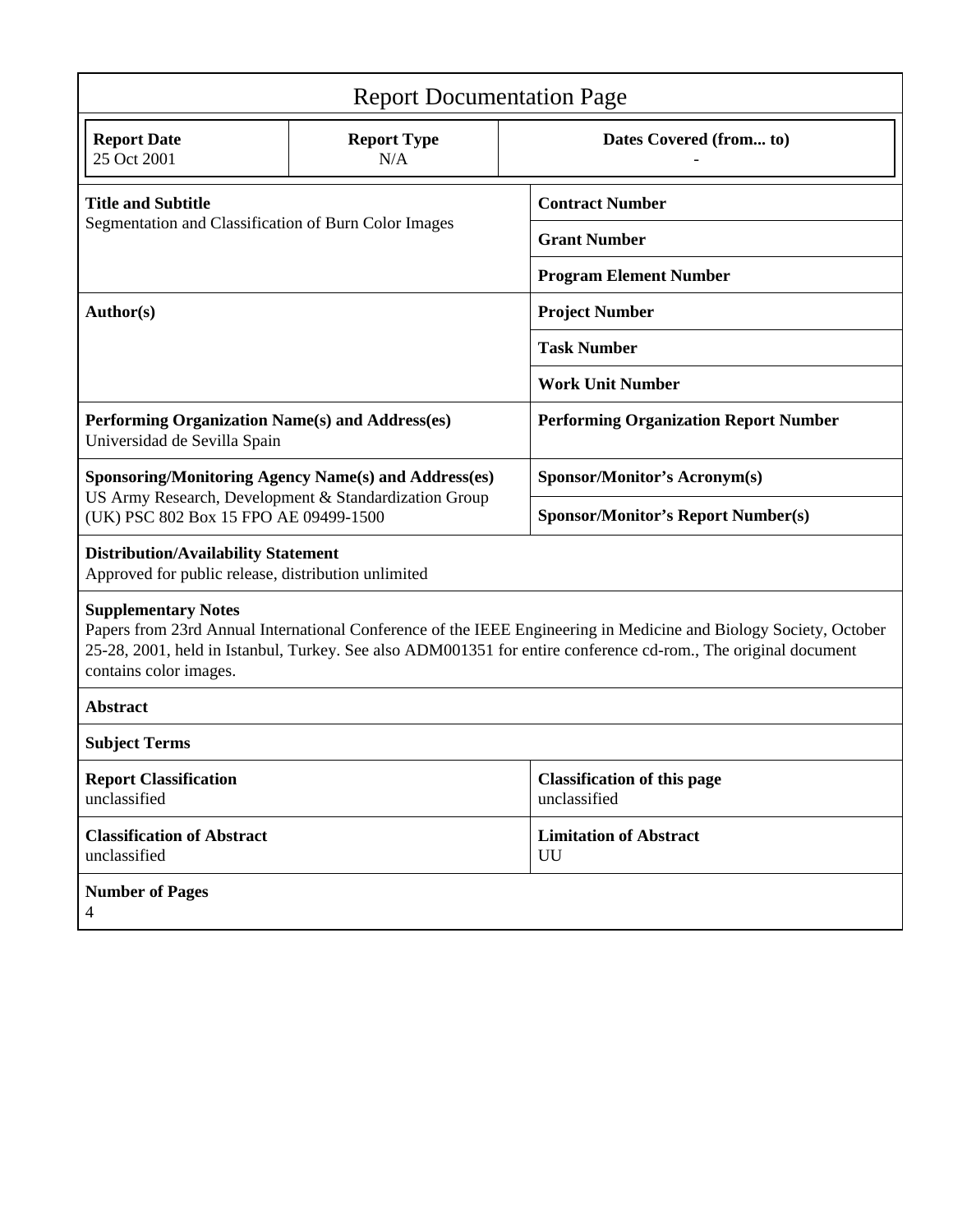described by Lifshitz and Pizer [18] founded on the mathematical stack approach [19]. The stack calculates image segments and an image description tree by associating every pixel in an image with a local intensity extremum. The initial color version of this algorithm is described in [20]. In this work we present a transformation to segment accurately any type of burn wound.

#### *A. The Stack Approach*

In the stack approach the image is described in terms of *extremal regions*. This description is produced by identifying the extrema in a stack of images in which each higher image is a slightly blurred version of the previous one. Progressively blurring an image causes each extremum to move continuously and eventually to annihilate as it blurs into its background. Following the locations of an extremum across the stack of images forms an *extremum path*.

Intensity change must be monotonic (increasing for dark spots and decreasing for light spots) as one moves along an extremum path from the original image towards images of increased blurring. As a consequence, an extremum region can be defined, in the original image, as formed by those pixels around the extremum point that fit the following condition:

Their intensity is higher or equal to the annihilation intensity for that extremum, if it is a maximum.

Their intensity is lower or equal to the annihilation intensity for that extremum, if it is a minimum.

An extremum annihilates when the blurring is sufficient to make the light or dark spot blur into an enclosing region. The amount of blurring necessary for an extremum to annihilate is a measure of the importance or scale of the extremal region. The intensity of the topmost point on an extremum path is the path's *annihilation intensity*. This is the intensity of the isointensity contour that forms the boundary of the associated extremal region.

A Gaussian kernel is used as blurring function [18].

#### *B. Discrete Image Segmentation*

Theoretically, this procedure could be applied as it for continuous images, where to reach a particular intensity from another one there is always a path with every value between them. Therefore, rounding every extremum there will be always any isointensity contour with intensity between its initial intensity value and its annihilation intensity. But this does not happen in digital images. Nevertheless this limitation can be easily overcome by looking for a contour, surrounding the extremal point, that contains those pixels with the intensity nearer the annihilation one and above it. Additionally, under certain circumstances –mainly when there is not a big difference between the interest object and the background–, a maximum annihilates after too many blurring steps and the annihilation intensity results too high –for a minimum, too low in the case of a maximum–. Consequently the

annihilation intensity does not define adequately object boundaries. And so, instead of choosing the annihilation value, we choose the extremum intensity resulting after a defined number of blurring steps. This number is proportional to the extremum value and its changing speed.

Finally, due to discreteness of pixel values, at the first step, in the original image, too many extremum values appear. Significant extrema are selected by refusing those with intensity outside a tolerance band around the highest maximum and the lowest minimum. Furthermore, only those extrema that annihilate after a defined number of steps are considered.

## *C. Color Segmentation Applied to Burn Wound Images*

To segment color images we first perform a color transformation to HSI coordinates, where distances are more correlated with color change human perception. The following step is to summarize the three coordinate color information for every pixel into an only magnitude. To avoid dependence on lighting conditions, the luminance coordinate is not considered. So, the intensity magnitude characterizing each pixel is form with the saturation coordinate weighed up by a function depending on the color, represented by the hue. The weighing function is:

$$
w(h, hc, \alpha) = \cos^3\left(\frac{h - hc}{\alpha}\right),\tag{1}
$$

where  $hc$  is the angle of the color we want to emphasize.  $\alpha$ is a parameter that chose the range of colors to be segment. We choose this particular weighing function to emphasize the directivity of the cosine function, which results too smooth to be applied as weighing function in our segmentation application.

Finally, the complete intensity value assigned to every pixel for segmentation is:

$$
i(x, y) = s \cdot w(h, h_c, \alpha) (x, y), \qquad (2)
$$

where *s* is the saturation component.

# IV. CLASSIFICATION PART

#### *A. Color Feature Extraction*

It has been proved that physicians determine the depth of a burn based on color perception, as well as on some texture aspects. This implies that if a color metric in accordance with human perception is applied, we will get a color feature adequate to attain our goal of classifying burn wounds. The color representation based on human color matching is the CIE *Lab* color space, since it was designed so that intercolor distances computed using the  $\left\| \cdot \right\|_2$  norm correspond to subjective color matching data [21]. *Lab* color system represents a color by three coordinates: the luminance, I, and the two chrominances,  $V_1$  and  $V_2$ . These last two components will be the ones we will employ to describe the color of a particular image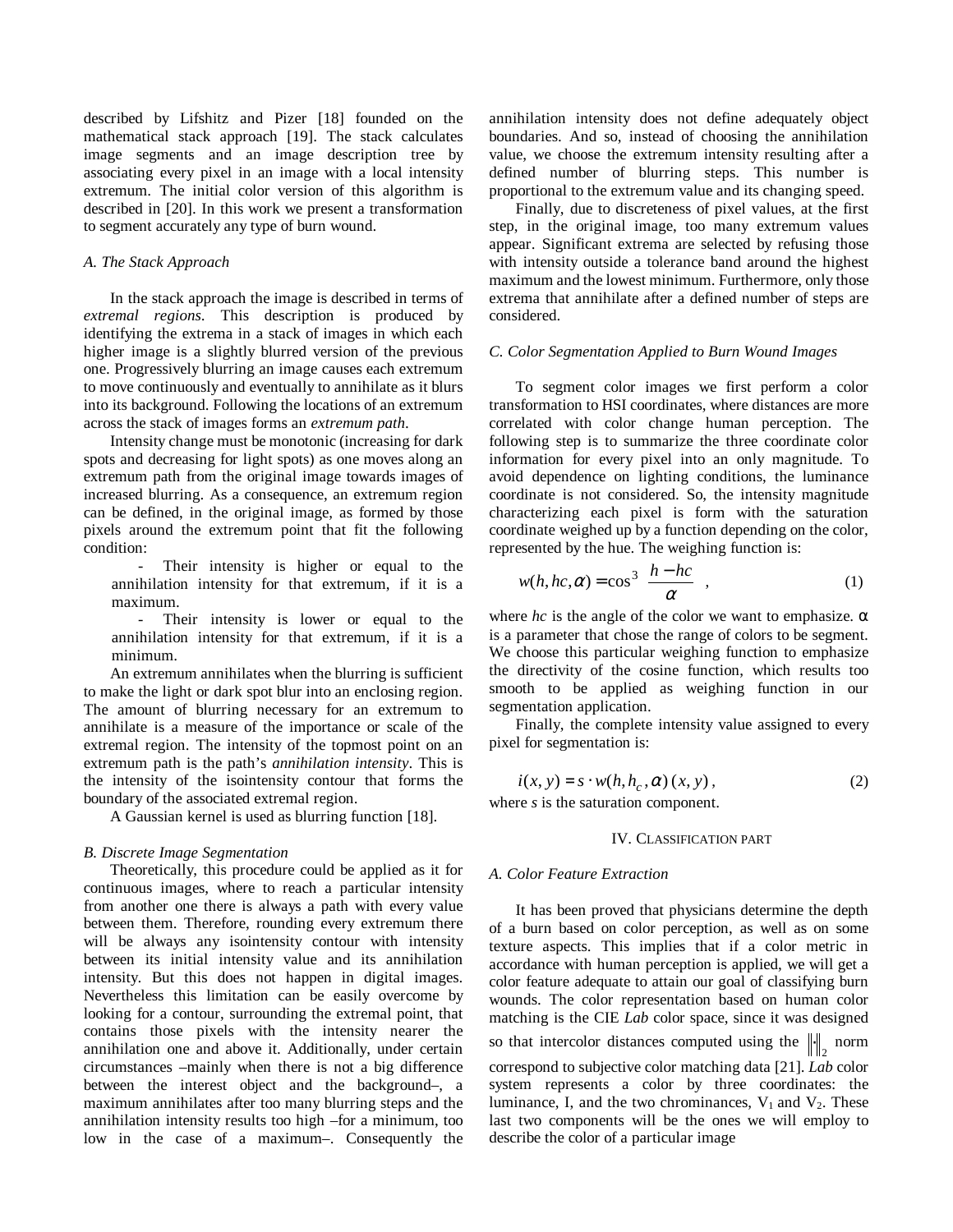After segmenting a burn wound in an image, this wound is divided into 9×9 squares. For each square the average of the chrominance coordinates  $(V_1, V_2)$  is calculated. These two values are given to the classifier.

# *B. Classification Procedure.*

As it was mentioned above, in the *Lab* color system,  $\left\| \cdot \right\|_2$  norm corresponds to perceptual similarity, thus representing the optimal distance metric for that space. That means that this will be a good measure to classify colors into the three groups, each corresponding to one aspect (two of them are of the same group) of burn wound. And to obtain the optimal centers and decision boundaries of the regions corresponding to each group we apply the LBG vector quantization algorithm [22] as it minimizes the overall mean-square classification. The quantizer is trained with 96 images 49×49 of burns of the different depths. After the training, the centroids are fixed, and the quantizer is used for classification. The inputs for the classification are 9×9 squares, taken from the segmented part of the image, that is supposed to be the burned part.

## V. EXPERIMENTAL RESULTS

We apply the segmentation and classification algorithms on nine burn images. Those images are digital photographs taken by physicians following a specific protocol [3]. All the images were diagnosed by a group of plastic surgeons, affiliated to the Burn Unit of the Virgen del Rocío Hospital, from Seville. The assessments were validated one week later, as it is the common practice when handling with burned patients.

Three of the images correspond to superficial dermal depth, three to deep dermal depth, and the last three have both types of burns.

# *A. Segmentation Results*

To perform the segmentation, a previous characterization of the hue and saturation component histograms for both normal and burnt skin was needed. This was done in order to fix the parameters  $h_c$  and  $\alpha$  in equations (1) and (2).

In all the cases, the burn wound was segmented correctly from the normal skin. Fig. 1 to 3 show the segmentation results for one image from each of the three types defined above. Fig. *a* represent original images and Fig. *b* represent the segmented ones. In the segmented images we have marked with violet color the segmented region on greyscale photographs.



 $(a)$  (b) Fig. 1. (a) Original superficial and deep dermal burn image, (b) segmented image.



Fig. 2. (a) Original superficial dermal burn image, (b) segmented image.



Fig. 3. (a) Original deep dermal burn image, (b) segmented image.

# *B*. *Classification Results*

As mentioned before, the segmented parts of the images were divided into 9×9 squares. The (V1,V2) centroids of these square are calculated and given as inputs to the classifier. A majority criterion is followed to assigned a type to the photograph. In Table I the classification results are presented. In this table, the percentage of squares in the suitable class among the total number of squares in the wound appears in the last column. Mixed burn wounds usually have small surface of deep dermal burn. That is why a small percentage of squares are considered as a deep dermal wound. In these types of images it is represented the percentage of squares classified as superficial dermal / deep dermal. Nevertheless, photographs 7 and 9 should be considered as misclassified.